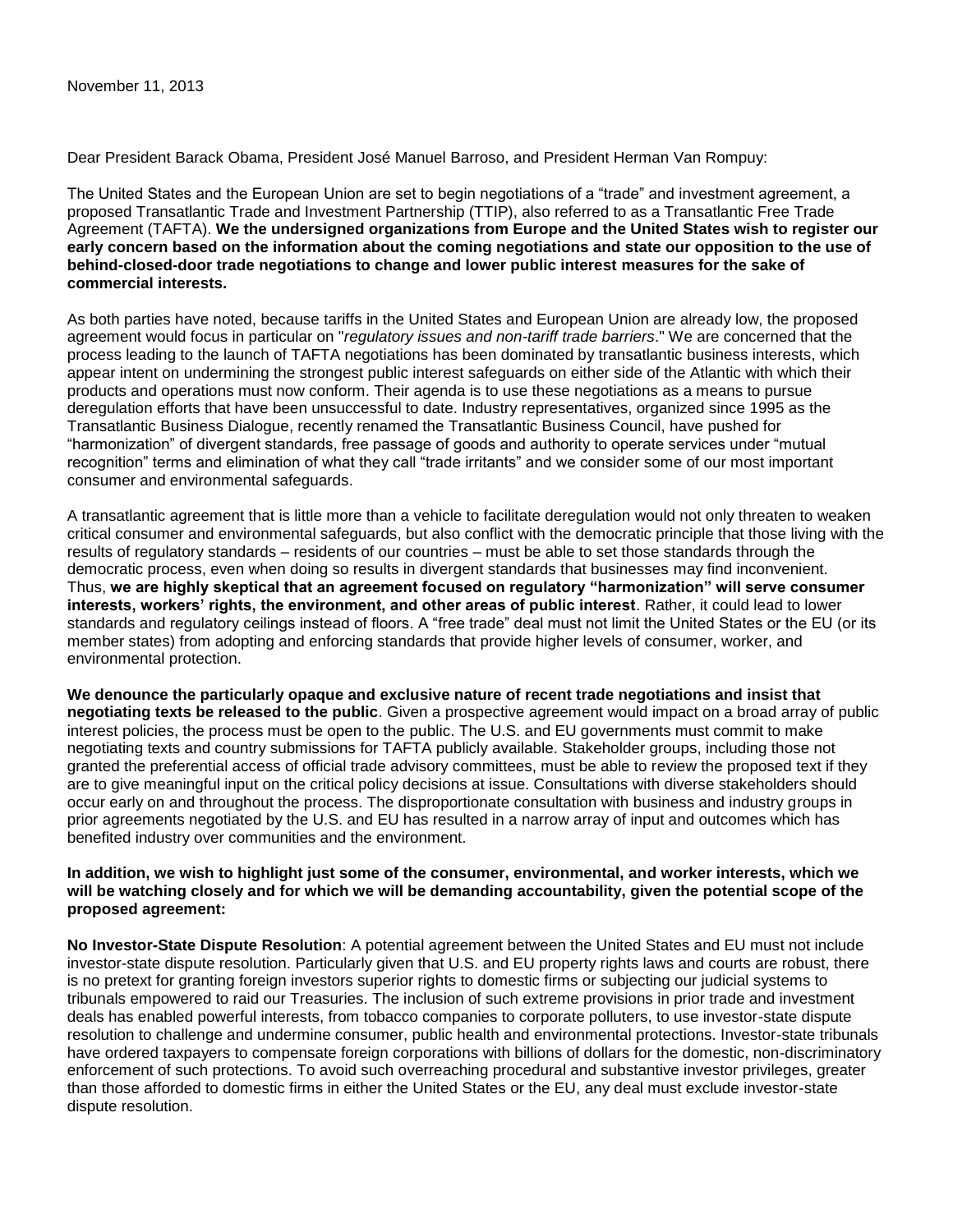**Safe Food**: Trading partners must be free to establish facially non-discriminatory food safety, nutrition and labeling standards that are stronger than any harmonized norm set in an agreement and that meet the objective of consumer protection and environmental and ethical considerations. Each nation must be allowed to set such standards based on consumer demands and priorities alone, even in the face of scientific uncertainty. Food safety and inspection standards must be established at the highest level to ensure consumer protection, and should include plans for a transatlantic rapid alert notification system and a phase out of the non-therapeutic use of antibiotics in animals.

**Financial Stability**: Any harmonized standards must set a floor of strong financial regulation, based on the most robust U.S. and EU reregulation efforts, to reflect the lessons of the deregulation-fueled financial crisis of 2007-2009, and must ensure the freedom of the trading partners to establish and enforce more robust regulations. The United States and EU must be free without exception to establish limits on the size of financial institutions; establish strong regulations on mergers and acquisitions; insist on separation of commercial banking, investment banking, and insurance functions; ban or restrict the offering of risky financial services or products; establish fees and taxes for financial institutions and financial transactions; adopt reserve requirements above international standards; impose performance standards and investment obligations; cap fees and interest rates, and enact capital controls.

**Access to Affordable Medicines and Innovation on the Internet**: Consumers' access to affordable medicines and their ability to innovate on and use the Internet must not be restricted. The United States and EU should ensure that consumers will maintain their ability to use the Internet freely and not be subjected to increased healthcare costs for the sake of pharmaceutical corporations' narrow business interests. This prospective agreement should exclude all intellectual property provisions, including, among others, those relating to patents, copyright, trademarks and data protection.

**Climate Security**: Any agreement must provide policy space for signatory countries to respond to the emerging climate crisis and facilitate a transition to more sustainable consumption and production patterns. To advance sustainability and avert catastrophic climate change, trading partners must have the policy space to adopt tax policies, mandatory performance standards, carbon and pollution regulations, schemes for self-generation or "feed-in" electricity tariffs, procurement policy that gives preference to renewable energy and green products, renewable energy standards, or other policies without being subject to challenge under the agreement.

**Safe Drugs, Medical Devices, and Chemicals**: Trading partners must be free to establish high safety and efficacy standards that drugs, devices, and chemicals must meet before being afforded market approval or market access. The United States and the EU must be free to institute the testing regimes they deem appropriate.

**Effective Regulation of Emerging Technologies**: Trading partners must be afforded discretion to regulate products of emerging technologies, such as nano- and bio-technologies. Flexibility must be preserved to enact new facially nondiscriminatory regulations to meet the objectives of consumer protection and environmental or ethical protections in the face of evolving technologies.

Given the breadth of consumer, worker, and environmental implications of such an extensive potential agreement between the United States and the EU, this letter does not represent an exhaustive list of our concerns. We will be monitoring the negotiations closely and will defend our rights against behind-closed-door decision-making at the service of corporate interests. We will also continue our efforts to develop and promote alternative approaches to global challenges of climate change, environmental deterioration, unemployment, increasing inequality and food insecurity that are based on democratic accountability and cooperation instead of economic competition and "trade" liberalization.

Sincerely,

**U.S. and EU**  Transatlantic Consumer Dialogue (TACD) Greenpeace